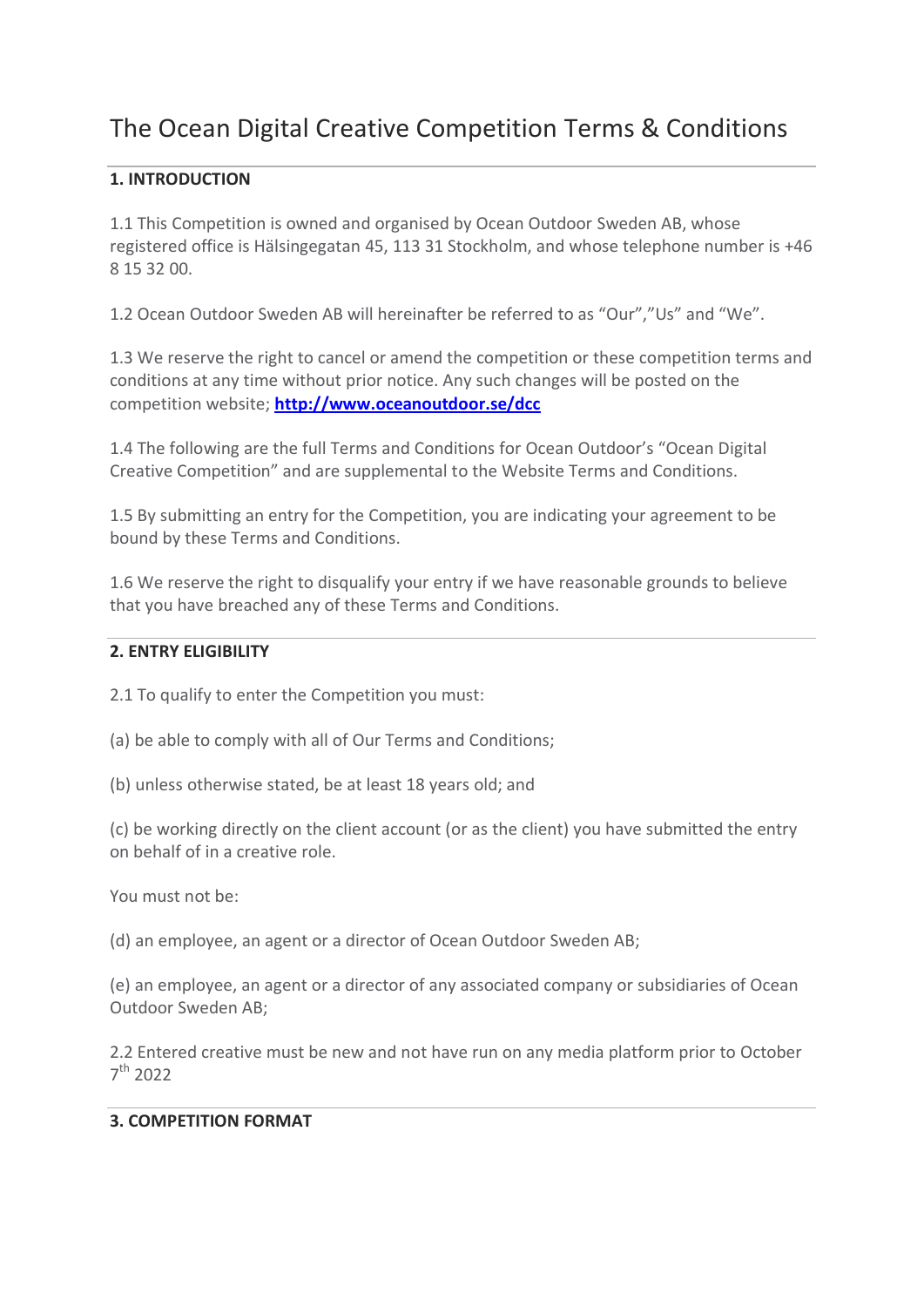3.1(a) Entries will be segmented by Commercial and Non-profit and judged accordingly. All entries will be judged against all others within those segments.

3.2 There are no entry fees for the competition.

3.3 The Competition will commence on  $31<sup>st</sup>$  of May 2022 at 00.01 and all entries must be submitted by 7 October 2022 at 23.59

3.4 Any entries which are received outside the period set out in Clause 3.3 shall be refused unless an official extension has been given by Ocean Outdoor Sweden AB at its absolute discretion.

3.5 All applications to participate in the Competition must be made through the official entry form located on the website **[www.oceanoutdoor.se/dcc](http://www.oceanoutdoor.se/dcc)**.

3.6 All artwork supplied must be designed to the specific product specification for the chosen sites(s) in the competition – Site details and production specifications can be found on the website, **[www.oceanoutdoor.se/dcc](http://www.oceanoutdoor.se/dcc)**.

3.7 To avoid disqualification, all entries must have received client approval prior to official entry.

3.8 All required fields of information must be completed accurately and in full for an entry to be processed through the official entry channel.

3.9 Specifically, a 500-word maximum description of the campaign concept should be included.

3.10 We shall have sole discretion regarding acceptance of your entry.

3.11 You will be asked to submit relevant personal details and detailed information about your campaign entry.

3.12 You may enter the competition as many times as you wish.

3.13 We reserve the right to change the entry deadline date at any time without giving any prior notice.

## **4. PRIZES**

4.1 The competition guidelines state that the sites allocated to any prizes will be on any of our digital sites existing at the time of the campaign.

4.2 All prize-winning creative must be taken during February 1<sup>st</sup> - 31<sup>st</sup> August, 2023 and reflect the winning creative/idea.

4.3 Prizes will be allocated across all of Ocean's digital network subject to availability.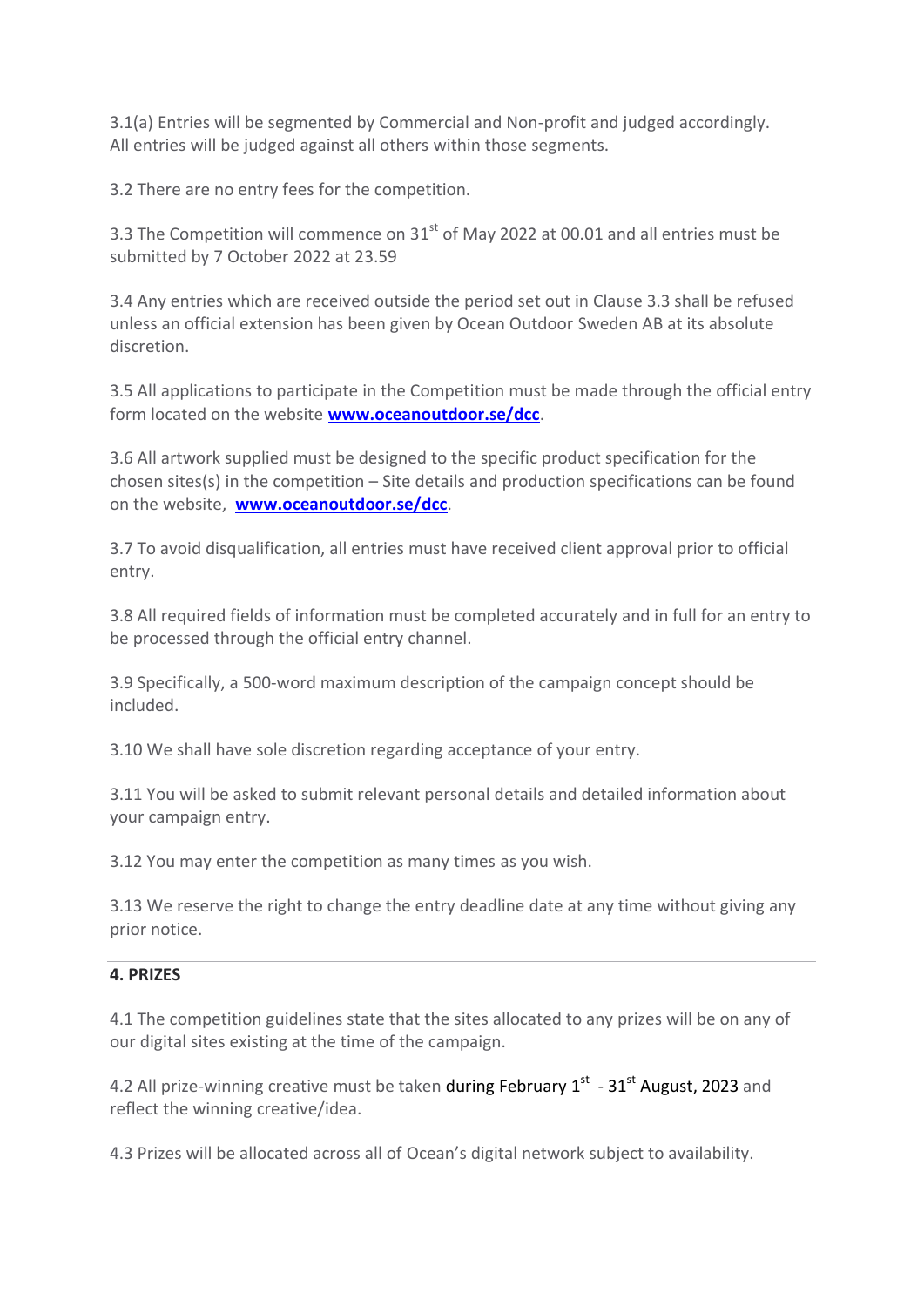4.4 There are no prize substitutions or cash alternatives, and the prizes are not transferable.

4.5 We shall have the right to decide on and substitute the prizes being offered for alternative prizes without notice.

## **5. WINNERS AND SHORTLIST**

5.1 The names, agencies and brand details of winners will be announced at The Ocean Digital Creative Competition shortlist and winners' event in November 2022 and will be published on the website www.oceanoutdoor.se/dcc and featured in Resumé.

5.2 All winners and other entries may be shown in any future marketing material by Us.

5.3 You may be requested to provide proof to Us that you have complied with these Terms and Conditions before being declared the winner.

5.4 If We notify you as a winner and you do not acknowledge such notification within 10 days from the date of notification, then We shall be entitled to withdraw your right to the prize and We shall have the right to select an alternative winner as determined by Us.

#### **6. FINAL DECISION**

6.1 In all matters Our decision will be final and no correspondence or discussion shall be entered into with you or any other party on your behalf regarding the process or details of such decision.

## **7. INTELLECTUAL PROPERTY**

7.1 All intellectual property rights subsisting in the Competition and its content, is either owned by Us or licensed to Us. You may not reproduce any materials without Our express prior written consent nor do or attempt to do anything which infringes such intellectual property rights or any intellectual property rights licensed to Us by a third party including, but not limited to, seeking to identify the source code for the Competition.

7.2 Entries may also be featured on the oceanoutdoor.se website and affiliates sites or within case studies that may be featured in the public domain.

7.3 Ocean Outdoor require the winners to release data that highlights the effect of the free campaign delivered as a part of the prize. This can come in the form of website uplift figures, unit sales data and client testimonials.

#### **8. LIMITATION OF LIABILITY**

8.1 Nothing in these Terms and Conditions shall exclude or limit Our liability:

(a) for death or personal injury resulting from Our negligence

(b) for fraudulent misrepresentation; or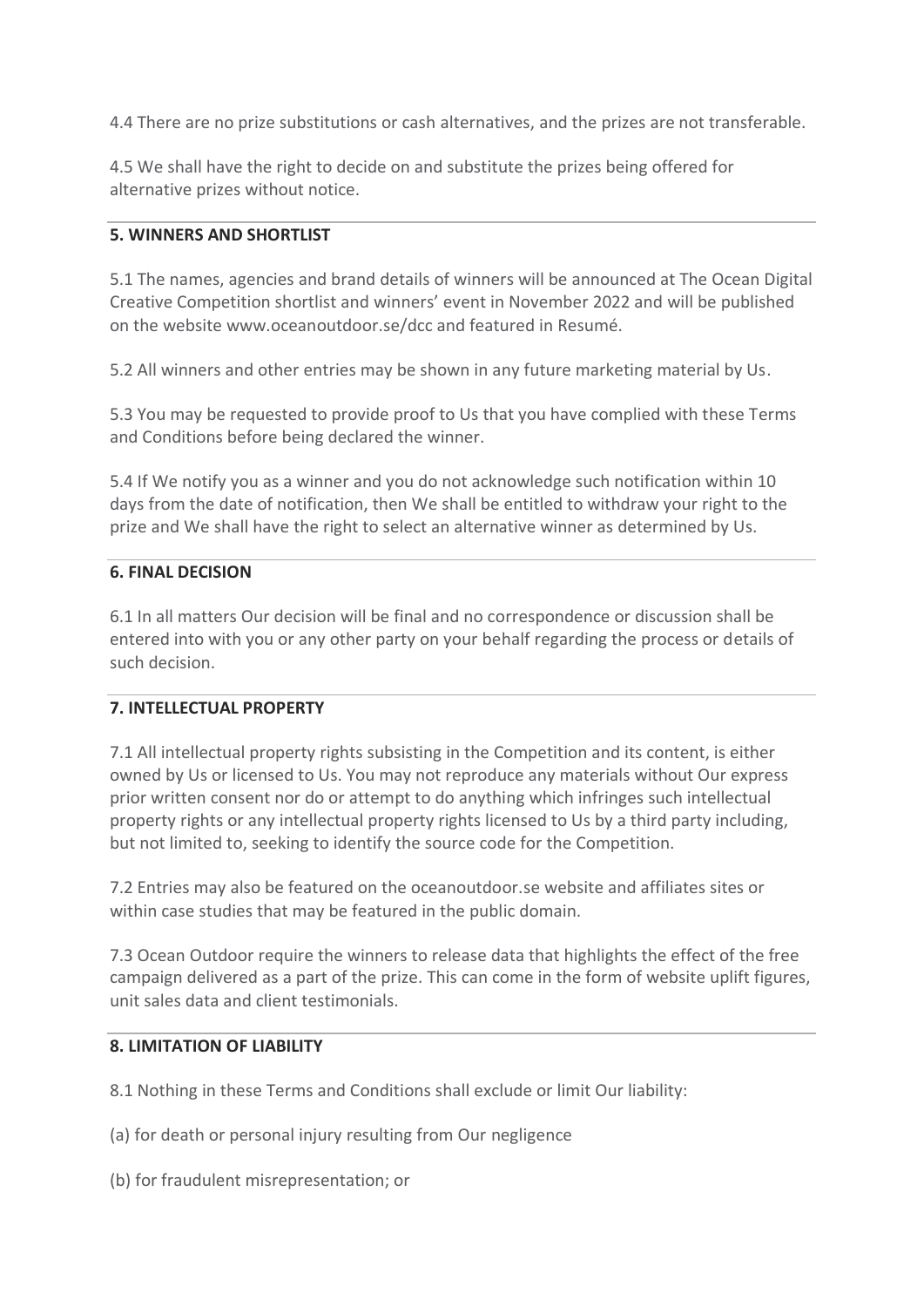(c) to the extent that liability cannot by law be excluded or limited.

8.2 Subject always to clause 8.1:

(a) the Competition is provided on an "as is" and "as available" basis without any representation or endorsement. All warranties, conditions and guarantees relating to the Competition by Us or on Our behalf, whether express or implied by law, statute, course of dealing or otherwise, including but not limited to, implied warranties of satisfactory quality, fitness for a particular purpose, non-infringement, compatibility, security, accuracy, condition or completeness are excluded to the maximum extent permitted by law; and

(b) We will not be liable to you, in contract, tort (including, without limitation, negligence) or otherwise in connection with the Competition for:

(i) loss of revenues, profits, contracts, business or anticipated savings or loss of data; or

(ii) any loss of goodwill or reputation; or

(iii) any special or indirect or consequential losses.

(c) Although We have made all reasonable efforts to ensure that the Website is free from viruses and other damaging components, we cannot guarantee this. Neither can We guarantee that use of the Website will be uninterrupted, timely, secure and / or error-free.

(d) We take no responsibility for entries lost or delayed in transmission whether by email or otherwise. We have no responsibility for damage or loss resulting from misdirected or incomplete entries arising from computable functions, viruses, bugs or other causes outside its control.

(e) Except in relation to death or personal injury caused by Our negligence or for fraudulent misrepresentation (in which cases Our liability to You will be unlimited) our liability to You shall be limited to 10 000 SEK.

(f ) In any event, We will not be liable for any damages or losses whether direct or indirect that You may suffer as a result of failure by us to deliver the Competition (including, but not limited to, as a result of a server failure), including but not limited to access delays or interruptions, data non-delivery or mis-delivery, any acts of God, war or terrorism, breaches of security or unauthorized use of personal data arising from hacking and / or failure or lack of reception of telephone or mobile telephone networks. The exclusion set out in this paragraph shall apply even in the event that the loss or damage suffered by You was or should have been foreseen by Us and / or You told Us of the risk of You suffering the loss or damage in question.

(g) We are not responsible for any websites which You may visit via hyperlinks provided on the Website and You visit and carry out transactions on such websites entirely at Your own risk.